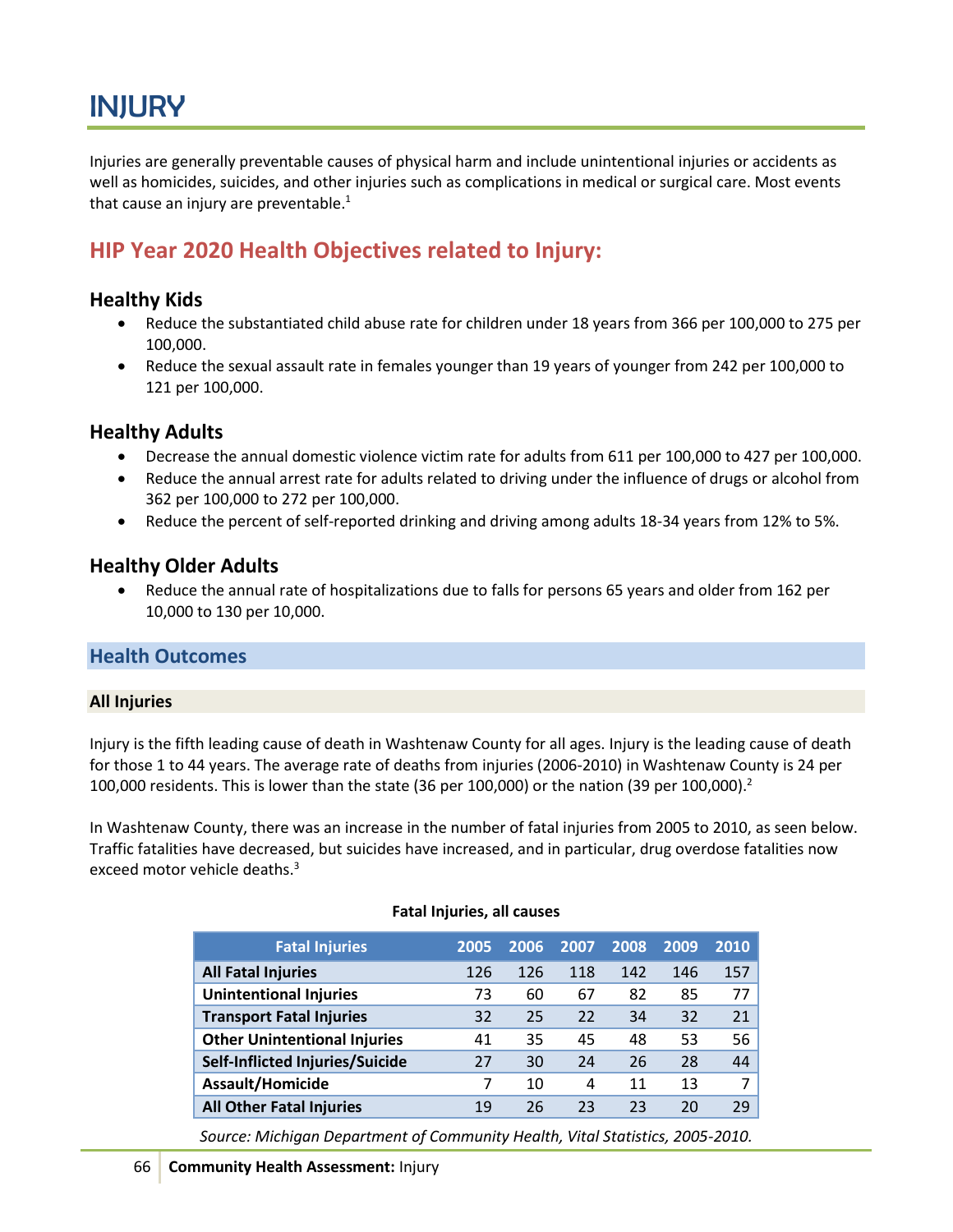Males in Washtenaw County have a higher age-adjusted injury mortality rate (31 per 100,000 population) than females in Washtenaw County (18 per 100,000), but lower than males in the state (49 per 100,000) or the nation (54 per 100,000). 4

## **Suicide**

In 2010, there were 44 deaths due to completed suicides in Washtenaw County. This represents a 60% increase over previous year (see table below). This increase appears to be driven by significant increases in suicides in persons 15-24 years, as well as in persons 65 years and older.<sup>5</sup>

| Number of suicides, 2005-2010     |      |    |    |                               |    |    |  |  |  |
|-----------------------------------|------|----|----|-------------------------------|----|----|--|--|--|
| <b>Washtenaw County, Michigan</b> |      |    |    |                               |    |    |  |  |  |
| Both Sexes, All Ages <sup>6</sup> |      |    |    |                               |    |    |  |  |  |
|                                   |      |    |    | 2005 2006 2007 2008 2009 2010 |    |    |  |  |  |
| <b>All Suicides</b>               | - 27 | 30 | 24 | 26                            | 28 | 44 |  |  |  |

*Source: Michigan Department of Community Health, Mortality Statistics, 2005-2010.*

*For more information on suicide and risk for suicide in Washtenaw County, see the Mental Health section in this report.*

## **Motor Vehicle and Pedestrian Crashes**

Motor vehicle crash deaths are preventable and they are a cause of premature death. In Washtenaw County, the rate of death due to motor vehicle crashes is 7 per 100,000 residents and is lower than the state (11 per 100,000) or the nation (13 per 100,000).<sup>7</sup>

In 2011, law enforcement agencies in Washtenaw County recorded 9,831 crashes, a decrease of 1% from 2010. There were 34 fatal crashes, resulting in 35 deaths, reported in Washtenaw County in 2011, compared to 20 fatal crashes in 2010. The agencies reporting the highest numbers of crashes include the Ann Arbor Police Department, the Washtenaw County Sherriff, and the Pittsfield Police Department, comprising together 81% of reported crashes in the county.<sup>8</sup>

From 2010-2012, there were 295 traffic crashes involving pedestrians. Of these crashes, 88% resulted in injury, and there were 12 pedestrian fatalities. In this same time period, there were 294 traffic crashes involving bicyclists. Of these crashes, 82% resulted in injury, and there were two bicyclist fatalities.<sup>9</sup> Washtenaw County has a lower rate of pedestrians killed by motor vehicles per 100,000 residents (0.68 per 100,000) compared to the state (1.2 per 100,000) or the nation (1.38 per 100,000).<sup>10</sup>

## **Childhood Injuries**

Injuries from trauma are the leading cause of death between the ages of 1 and 14 years nationwide and lead to temporary or permanent disability for millions of infants and children each year. According to the University of Michigan CS Mott Children's Hospital, every year nearly 500 children are admitted to this hospital as a result of a serious injury. Another 6,500 per year are treated for an injury in their Pediatric Emergency Department.<sup>11</sup>

## **Child Abuse, Domestic Violence, and Sexual Assault**

Between 2005 and 2010, the substantiated child abuse rate rose from 366 to 687 per 100,000 residents of the population.<sup>12</sup> During the same time period, domestic violence rates rose from 611 to 791 per 100,000, and the sexual assault rate in females 19 years or younger rose from 242 to 503 per 100,000.<sup>13</sup>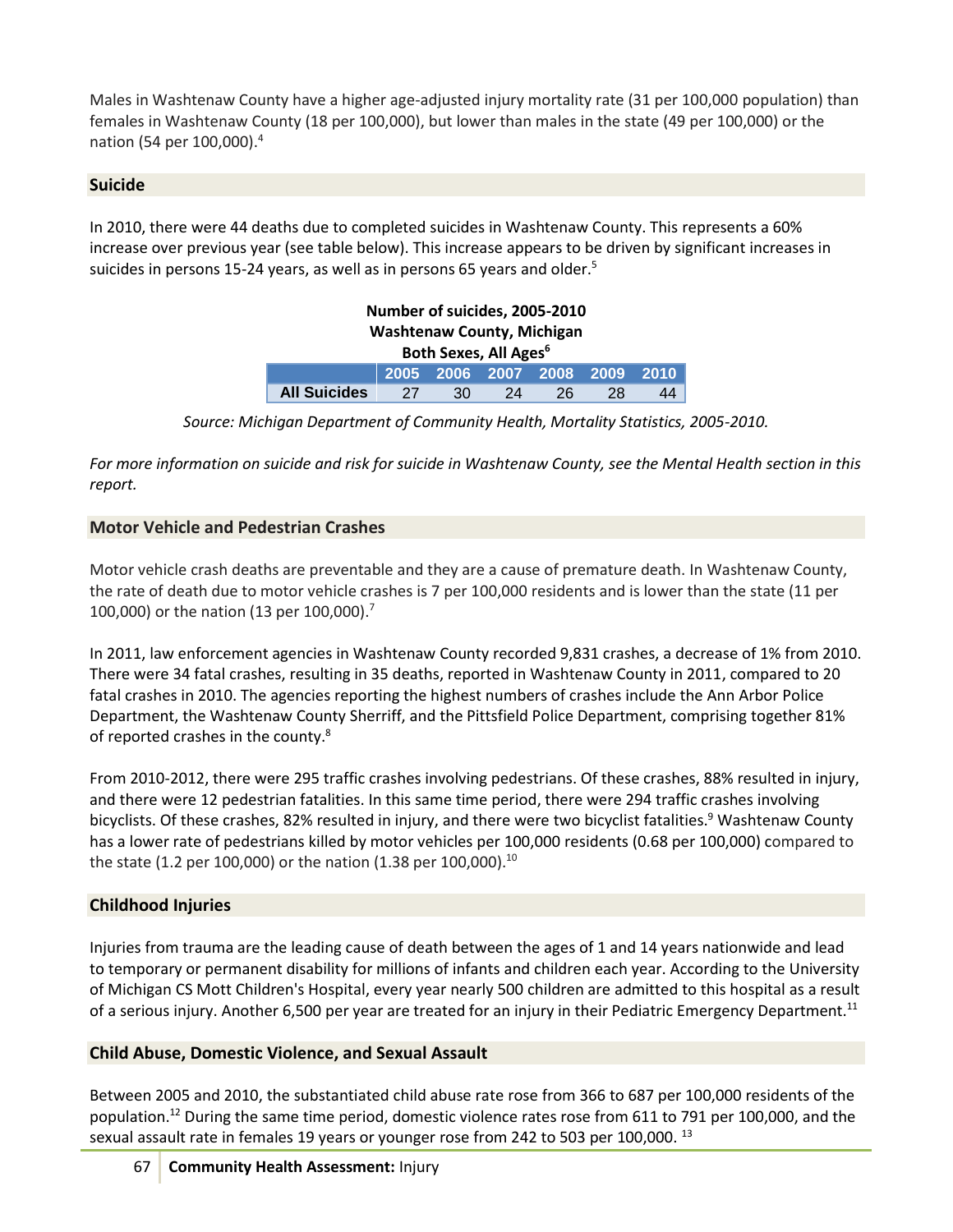#### **Falls**

Fall injuries are more common among the elderly. There were 24 fatal falls in Washtenaw County in 2010, and 20 of them in residents 65 years or older.<sup>14</sup>

#### **Homicide**

The death rate due to homicide in Washtenaw County is 2 per 100,000 residents. This is lower than the state (7 per 100,000) or the nation (6 per 100,000).<sup>15</sup> As indicated in the chart below, the death rate from homicide has declined from 1989 to 2010 in Washtenaw County and the state.



In 2010, six of the seven fatal assaults in Washtenaw involved firearms; five of the victims were male. Firearms were used in 72% of all homicides in Michigan in 2010.<sup>16</sup>

### **Health Factors**

#### **Health Behavior**

#### *Seat Belt Use*

In Washtenaw County, 92% of adults reported consistently using a seatbelt.<sup>17</sup>

#### *Drinking and Driving*

The percentage of Washtenaw adults 18-34 that report drinking and driving has decreased from 12% in 2005 to 4% in 2010.<sup>18</sup>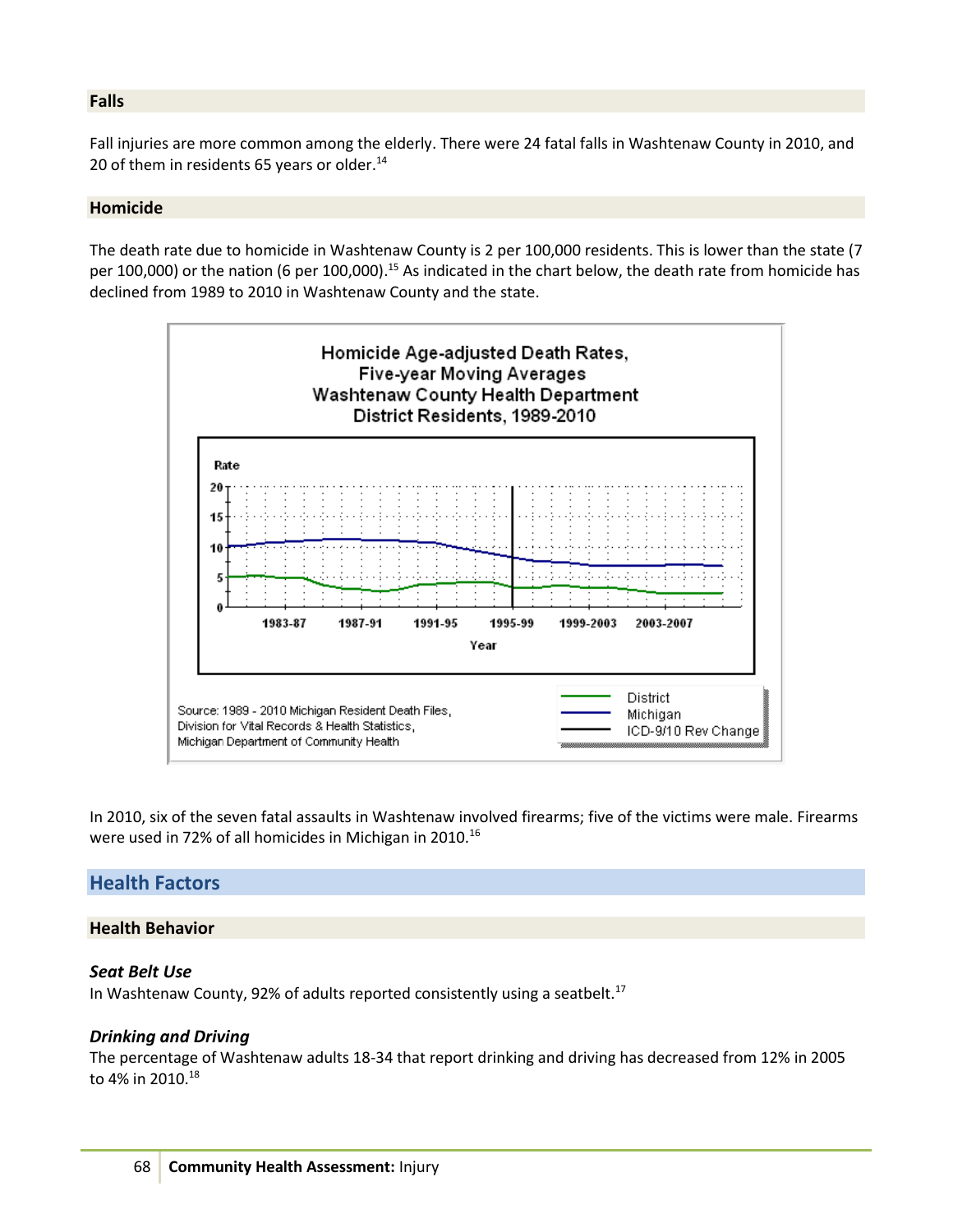According to the Washtenaw Area Transportation Study (2011)<sup>19</sup>, 3% of all crashes in Washtenaw County involved drivers under the influence of alcohol. However, drivers were under the influence of alcohol in 7% of crashes that caused injury and in 36% of fatal crashes (12 total fatalities). All of the alcohol-involved statistics are slightly up from 2010.

The annual arrest rate for adults driving under the influence of drugs or alcohol fell from 362 to 201 per 100,000 residents; this has likely contributed (along with the slowing of the economy) to the decrease in motor vehicle fatalities.<sup>20</sup>

#### *Firearms in the Home*

Men are at increased risk of both suicide and homicide, especially involving firearms. In the 2010 HIP Survey, 32% of respondents reported a firearm in the home, 28% of women, and 36% of men. Of the 44 self-inflicted deaths recorded in 2010, most were among men (30) men, and 13 used firearms. Only one woman used a gun to kill herself. Washtenaw County Public Health is working with Physicians for the Prevention of Gun Violence and Washtenaw Alive to decrease both suicides and homicide deaths.

#### **Clinical Care**

Washtenaw County is home of two major hospitals, St. Joseph Mercy Health System and the UM Health System, both capable of treating severe injuries. The UM Health System is the State Burn Coordinating Center, and St. Joseph Mercy Health System is the burn surge facility, capable of accepting overflow patients when needed.

For children, UM CS Mott Children's Hospital has a Level 1 Pediatric Trauma Center, one of only three in Michigan. Clinical services include emergency, diagnostic, surgical, and acute care as well as comprehensive rehabilitation services.

#### **Social and Economic Factors**

#### *Crime and Safety*

The City of Ypsilanti had the highest number of crimes per capita in Washtenaw County in 2009 at rate of 169 per 1,000 residents compared to the county overall (72 per 1,000).<sup>21</sup> According to the AnnArbor.com article, "Ypsilanti leads Washtenaw County in per capita crimes, according to data," by Tom Perkins (February 28, 2011):

*"Municipalities with higher crime rates tend to have higher population densities, a younger population and higher poverty rates. The cities with younger populations also attract more common "nuisance" and petty crimes, such as alcohol-related offenses or malicious destruction of property complaints. Geography also plays a role, and municipalities in the eastern part of Washtenaw County generally reported higher rates than those in the western part."* 

#### *Child Abuse*

Research has identified a number of risk factors for child abuse. Parental substance abuse, parental stress and distress, marital conflict, domestic violence, poor parent child relationships, community violence, unemployment, poverty, and other socioeconomic disadvantages are some of the more commonly cited contributors. 22